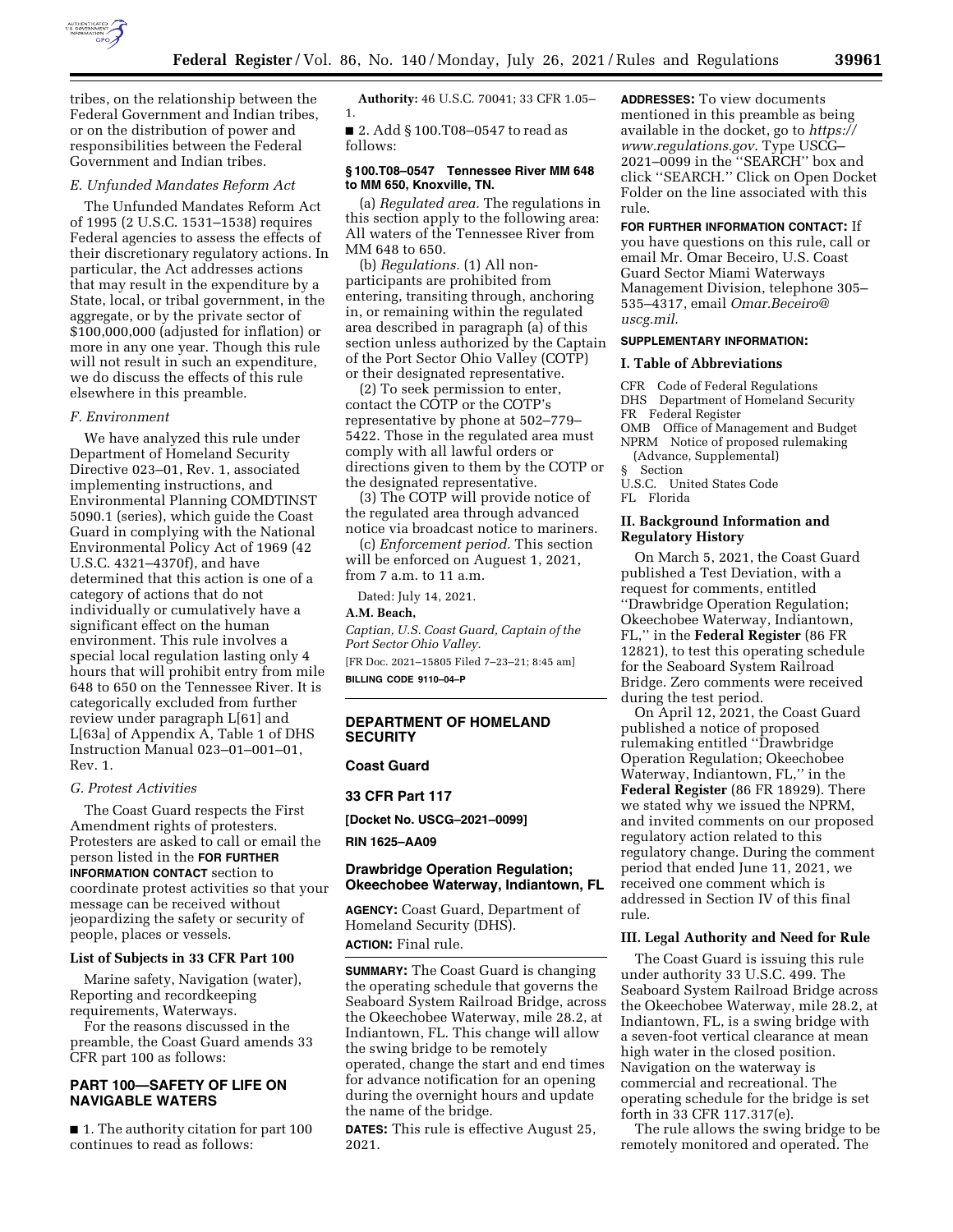swing bridge will remain in the open to navigation position during daylight hours and close only for the passage of rail traffic. The start of the three hour advance notice for an opening will begin earlier each evening and end one hour later each morning. The time changes for the three hour advance notice will align with the operating schedule of the U.S. Army Corps of Engineers (USACE) Locks along this portion of the Okeechobee Waterway. The changes allow for the swing bridge to operate more efficiently while taking into account the reasonable needs of navigation. Additionally, the name of the swing bridge would be updated to reflect the current bridge owner.

This change allows vessels that are capable of transiting under the bridge, without an opening, to do so at any time and vessels are able to transit the bridge when advanced notice is given. Vessels in distress and public vessels of the United States must be allowed to pass at any time.

## **IV. Discussion of Comments, Changes, and the Final Rule**

The one comment received did not object to the rule change but provided suggestions in addition to the proposed rule change. The commenter felt the bridge should remain open until 6 p.m. before shifting to the three hour advanced notice for an opening. The rule allows the bridge to shift to the three hour advanced notice at 7 p.m. until 7 a.m. daily. The commenter would like signage to be placed at unspecified locations along the waterway approximately one mile before the bridge. Per the commenter, this would greatly reduce congestion in the narrow channel at the bridge when in the closed position. Contact information for the bridge is found in 33 CFR 117.317(e) and posted on the bridge per Federal drawbridge regulations. Additional posting requirements, not in accordance Federal drawbridge regulations, are outside the Coast Guard's authority. The Coast Guard provided the bridge owner, CSX Transportation, with this recommendation from the commenter for consideration.

#### **V. Regulatory Analyses**

We developed this rule after considering numerous statutes and Executive orders related to rulemaking. Below we summarize our analyses based on a number of these statutes and Executive orders, and we discuss First Amendment rights of protesters.

## *A. Regulatory Planning and Review*

Executive Orders 12866 and 13563 direct agencies to assess the costs and benefits of available regulatory alternatives and, if regulation is necessary, to select regulatory approaches that maximize net benefits. This rule has not been designated a ''significant regulatory action'' under Executive Order 12866. Accordingly, it has not been reviewed by the Office of Management and Budget (OMB).

This regulatory action determination is based on the fact that vessels can still transit the bridge given advanced notice and vessels that can transit under the bridge without an opening may do so at anytime.

#### *B. Impact on Small Entities*

The Regulatory Flexibility Act of 1980 (RFA), 5 U.S.C. 601–612, as amended, requires Federal agencies to consider the potential impact of regulations on small entities during rulemaking. The term ''small entities'' comprises small businesses, not-for-profit organizations that are independently owned and operated and are not dominant in their fields, and governmental jurisdictions with populations of less than 50,000. The Coast Guard received zero comments from the Small Business Administration on this rule. The Coast Guard certifies under 5 U.S.C. 605(b) that this rule will not have a significant economic impact on a substantial number of small entities.

While some owners or operators of vessels intending to transit the bridge may be small entities, for the reasons stated in section V.A above, this rule will not have a significant economic impact on any vessel owner or operator.

Under section 213(a) of the Small Business Regulatory Enforcement Fairness Act of 1996 (Pub. L. 104–121), we want to assist small entities in understanding this rule. If the rule may affect your small business, organization, or governmental jurisdiction or you have questions concerning its provisions or options for compliance, please contact the person listed in the **FOR FURTHER INFORMATION CONTACT** section.

Small businesses may send comments on the actions of Federal employees who enforce, or otherwise determine compliance with, Federal regulations to the Small Business and Agriculture Regulatory Enforcement Ombudsman and the Regional Small Business Regulatory Fairness Boards. The Ombudsman evaluates these actions annually and rates each agency's responsiveness to small business. If you wish to comment on actions by

employees of the Coast Guard, call 1–888–REG–FAIR (1–888–734–3247). The Coast Guard will not retaliate against small entities that question or complain about this rule or any policy or action of the Coast Guard.

#### *C. Collection of Information*

This rule calls for no new collection of information under the Paperwork Reduction Act of 1995 (44 U.S.C. 3501– 3520).

#### *D. Federalism and Indian Tribal Government*

A rule has implications for federalism under Executive Order 13132, Federalism, if it has a substantial direct effect on the States, on the relationship between the National Government and the States, or on the distribution of power and responsibilities among the various levels of government. We have analyzed this rule under that order and have determined that it is consistent with the fundamental federalism principles and preemption requirements described in Executive Order 13132.

Also, this rule does not have tribal implications under Executive Order 13175, Consultation and Coordination with Indian Tribal Governments, because it does not have a substantial direct effect on one or more Indian tribes, on the relationship between the Federal Government and Indian tribes, or on the distribution of power and responsibilities between the Federal Government and Indian tribes.

#### *E. Unfunded Mandates Reform Act*

The Unfunded Mandates Reform Act of 1995 (2 U.S.C. 1531–1538) requires Federal agencies to assess the effects of their discretionary regulatory actions. In particular, the Act addresses actions that may result in the expenditure by a State, local, or tribal government, in the aggregate, or by the private sector of \$100,000,000 (adjusted for inflation) or more in any one year. Though this rule will not result in such an expenditure, we do discuss the effects of this rule elsewhere in this preamble.

### *F. Environment*

We have analyzed this rule under Department of Homeland Security Management Directive 023–01, Rev.1, associated implementing instructions, and Environmental Planning Policy COMDTINST 5090.1 (series) which guide the Coast Guard in complying with the National Environmental Policy Act of 1969 (NEPA) (42 U.S.C. 4321– 4370f). The Coast Guard has determined that this action is one of a category of actions that do not individually or cumulatively have a significant effect on